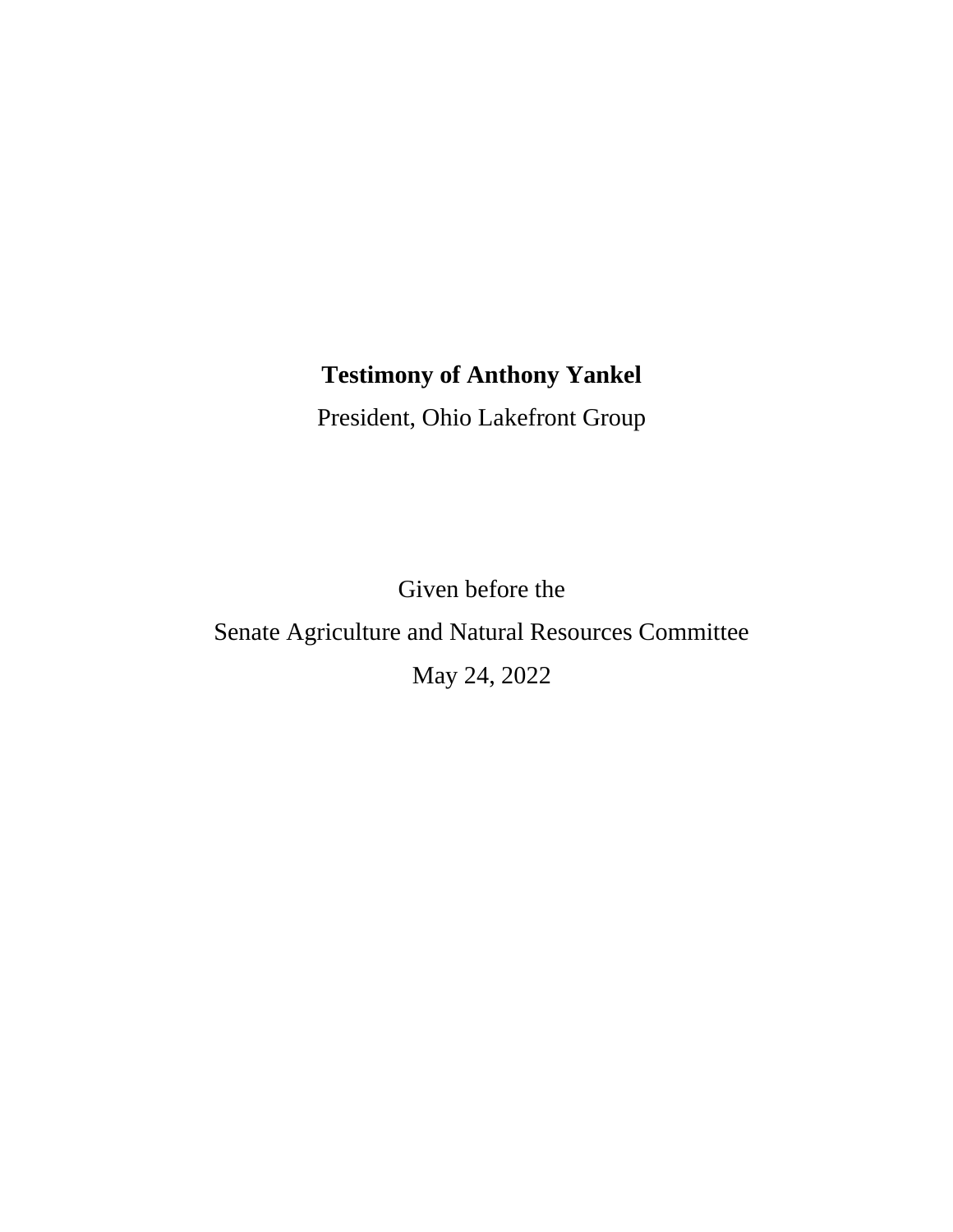Good afternoon, Chairman Schaffer and members of the Senate Agriculture and Natural Resources Committee. My name is Tony Yankel. I am the President of the Ohio Lakefront Group, which is a non-profit organization of over 7,000 members who live on or near Lake Erie and who are all too familiar with the regulatory burdens that the Coastal Management Office of the Ohio Department of Natural Resources (ODNR) has forced upon Lake Erie's shoreline communities and property owners.

The draft of SB 313 under consideration makes improvements to current law but remains fatally flawed. I appear today on behalf of the Ohio Lakefront Group to encourage you to fix those flaws. It should be no surprise that ODNR is the only proponent of this bill, since it is an ODNR bill that does not properly recognize the rights of Lake Erie property owners.

The members of the Ohio Lakefront Group are bound by a common determination that ODNR should recognize our private property rights and stop forcing us to lease property our deeds say we own. To protect our property rights, we took ODNR to court in 2004, and we prevailed before the Ohio Supreme Court in 2011. In that lawsuit, ODNR claimed that Lake Erie, and thus State ownership, extended to an administratively-fixed Ordinary High Water Mark, despite this claim being directly contrary to Ohio Supreme Court decisions dating back to the 1870s. The Ohio Supreme Court agreed with us that the boundary between Lake Erie and upland private property is the natural shoreline, which is the line at which water usually stands when free from disturbing causes. The Ohio Supreme Court also stated that the deeds of lakefront property owners are presumptively valid.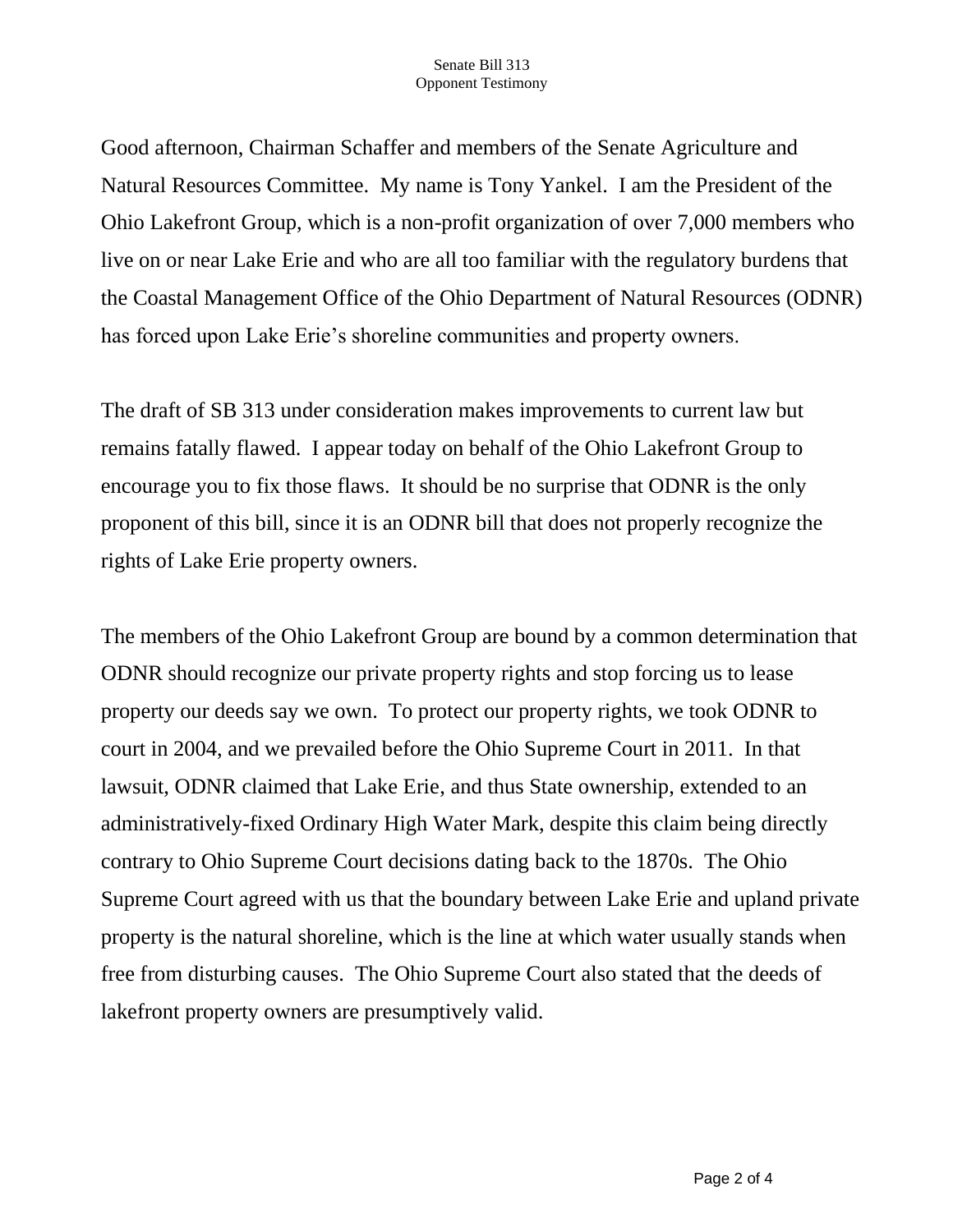## Senate Bill 313 Opponent Testimony

Following this decision, in 2012, the Lake County Court of Common Pleas determined that actions or processes that are sudden in onset, relatively short-term in duration, and perceptible while underway, are "disturbing causes." This includes causes such as storms, storm surge, flood, wind, waves, and avulsion.

We agree Ohio law should be amended to reflect the Ohio Supreme Court's decision regarding private property ownership along Lake Erie. We also support the elimination of the submerged lands leasing program for residential properties.

However, the leasing authority that ODNR proposes to retain over commercial and governmental properties in Section 1506.11 of the Revised Code needs to be reined in. Private property is private property, if it's residential or commercial. ODNR's current leasing program ignores the deeds of upland owners. Although the Ohio Supreme Court told ODNR to recognize the presumptively valid deeds of the lakefront owners, ODNR has continued to ignore our valid and recorded deeds. ODNR also has ignored that most shoreline recession along Lake Erie is the result of avulsion – where land is stripped away by sudden changes. Avulsion does not move the natural shoreline, and property owners have a right under Ohio law to reclaim land lost to avulsion.

We recommend that the definition of "territory" in Section 1506.11 be amended to recognize our deeds and the loss of land to avulsion. We also recommend that the definition of "disturbing causes" be amended to be consistent with Ohio law. Further, Section 4 of SB 313 should include an easier process that presumes residential leases are terminated and payments returned.